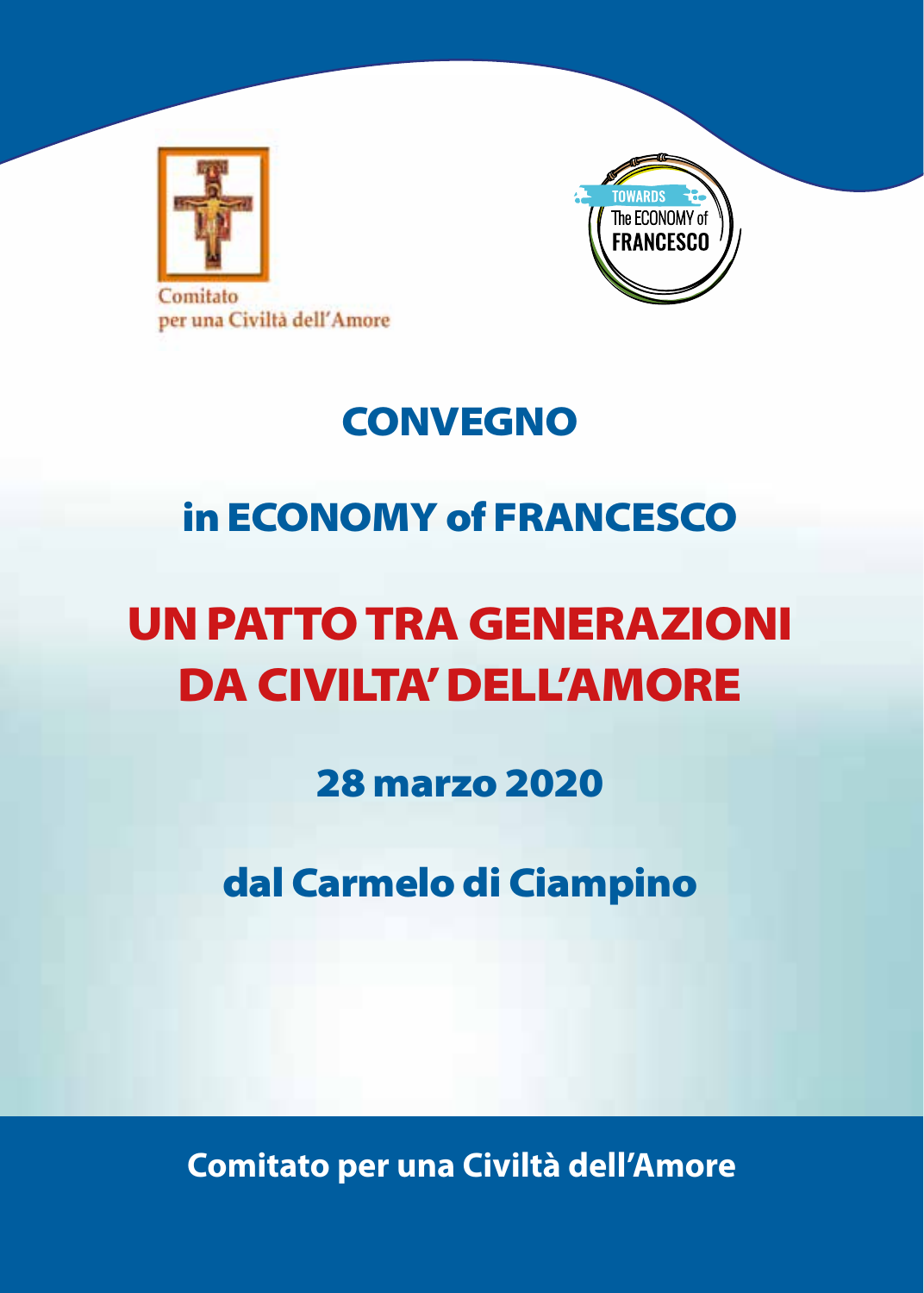# *PRESENTAZIONE*

#### **Contributo di CIVILTA' DELL'AMORE all'Evento "Economy of Francesco" - Assisi 28 marzo '20 con il Patto fra Generazioni per salvare il Creato con una nuova Economia**

Cosa abbiamo vissuto con la conversione delle prime 20.000 testate nucleari in progetti di pace, accompagnandola con Congressi annuali da Assisi? La sua realizzazione nel Piano "Megatons to Megawatts" di Usa-Russia proposto dal ns Convegno a Roma con s. Giovanni Paolo II nell'92 e completato nel 2013, coi tanti benefici economico-politici prodotti nel mondo.

Pertanto l'esperienza ad Assisi di Civiltà dell'Amore di accompagnare l'eliminazione delle prime 20.000 atomiche va ora riproposta per vincere anche la sfida ambientale ed economica in atto.

Come? Con la proposta di salvare ambiente ed economia con un Patto tra Generazioni: quella delle Persone mature che in 50 anni ha generato benessere soprattutto economico ma anche l' inquinamento e quella dei Giovani e dei Ragazzi che chiedono di salvare il Creato e la Vita dignitosa di ogni Persona sulla Terra e con la riduzione delle emissioni dei gas serra

Il Patto Generazionale si propone di raggiungere in 20 anni gli urgenti obiettivi per tutti: 1.eliminare le rimanenti 15.000 testate nucleari e le armi di distruzione di massa che minacciano il mondo, convertendole in progetti di pace

2. non aumentare, in tutti i modi ragionevoli e cioè con una reale transizione ecologica integrale, la crescita della CO2 a valori devastanti di 500 ppm attesi nell'aria che respireremmo nel 2040,

3. anzi abbassare la CO2 verso i valori naturali di 260ppm, come lo è stata da 600.000 anni fino al '900. Ciò è possibile progressivamente con vasti Piani di rimboschimenti/riforestazione della Terra e con la riduzione delle emissioni di gas serra.

Per raggiungere questi obiettivi servono decisioni forti e congiunte tra gli Adulti e i Giovani, che porteranno a nuovi stili di vita per entrambe le generazioni, ad una nuova economia e a futuro vivibile per gli oltre 10 miliardi di persone che potremo essere fra 20 anni.

Civiltà dell'Amore propone di accompagnare ad Assisi, come avvenuto per la conversione delle prime 20.000 testate nucleari in energia di pace, il Patto tra Generazioni.

Si impegnerà in primis a lavorare in sinergia con tutti i Soggetti interessati per la conversione delle rimanenti 15.000 testate nucleari in microprogetti di sviluppo a fonti rinnovabili nei Paesi Poveri, come illustrato dal nostro Giovane Rappresentante ad Assisi nel Lab "Business and Peace" e come testimoniato dalla nostra proposta in atto di un Piano di Pacificazione Nucleare dell'Area Coreana.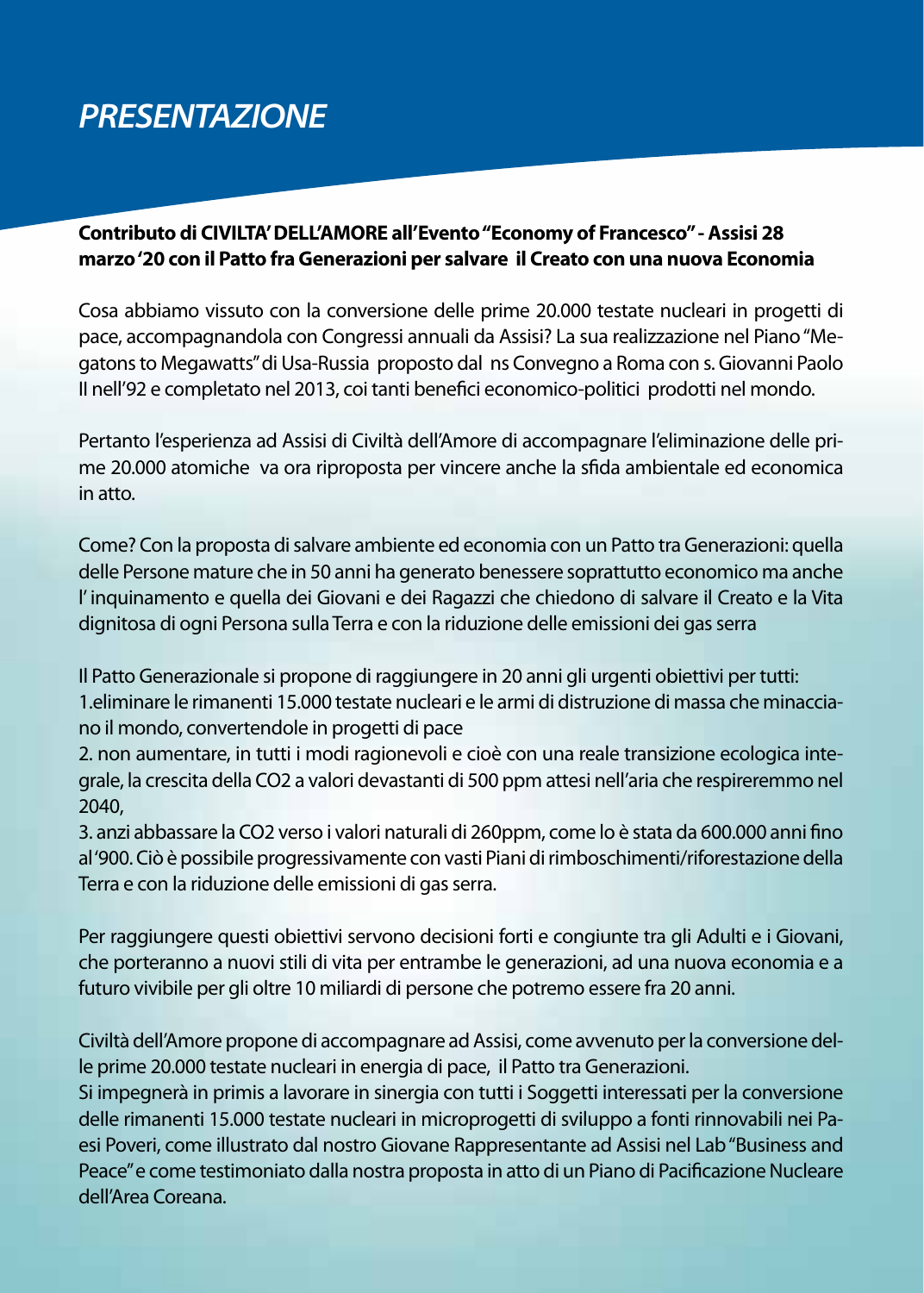# *PROGRAMMA*

### **9.00 Ing. Giuseppe Rotunno**

Presidente Comitato per una Civiltà dell'Amore: **INTRODUCE E MODERA**

### **SALUTI**

dal **Prof Stefano Zamagni** - Com. Scientifico "Economy of Francesco" e **dal Dott. Umberto Minopoli** - Presidente AIN dalla Comunità Scientifica e Tecnologica.

**Ing. Roberto Adinolfi** - Presidente Ansaldo Nucleare : **LA CONVERSIONE DELLE ATOMICHE IN ENERGIA DI PACE**

**Ing. Massimo Sepielli** - Esperto Energetico e Cons. del Comitato per una Civiltà dell'Amore: **LA TRANSIZIONE ECOLOGICA INTEGRALE PER IL CONTENIMENTO DELLE EMISSIONI DI INQUINANTI E GAS SERRA** 

## **Dott. For. Antonio Brunori** - Segretario Generale PEFC Italia: **GESTIONE FORESTALE SOSTENIBILE PER L'AMBIENTE E LA RIDUZIONE DI C02**

**Dott. Rocco Morelli -** Cons. del Comitato per una Civiltà dell'Amore: **RIFERIMENTI ETICI PER UN PATTO GENERAZIONALE**

**11.30 DIBATTITO** con Interventi programmati

**Prof. Antonino Giannone** - Leadership and Ethics- Link Campus University - Roma:

**EDUCAZIONE E FORMAZIONE ETICA PER LA TUTELA DEL CREATO E LA SOSTENI-BILITA' DELLO SVILUPPO DI TUTTI GLI UOMINI** 

**Dott. Gabriele Stacchiola:** Nostro Giovane Rappresentante ad Economy of Francesco con il Papa.

**12.30** CONCLUSIONE: Proposta di un **PATTO TRA GENERAZIONI PER SALVARE IL CREATO CON UNA NUOVA ECONOMIA**